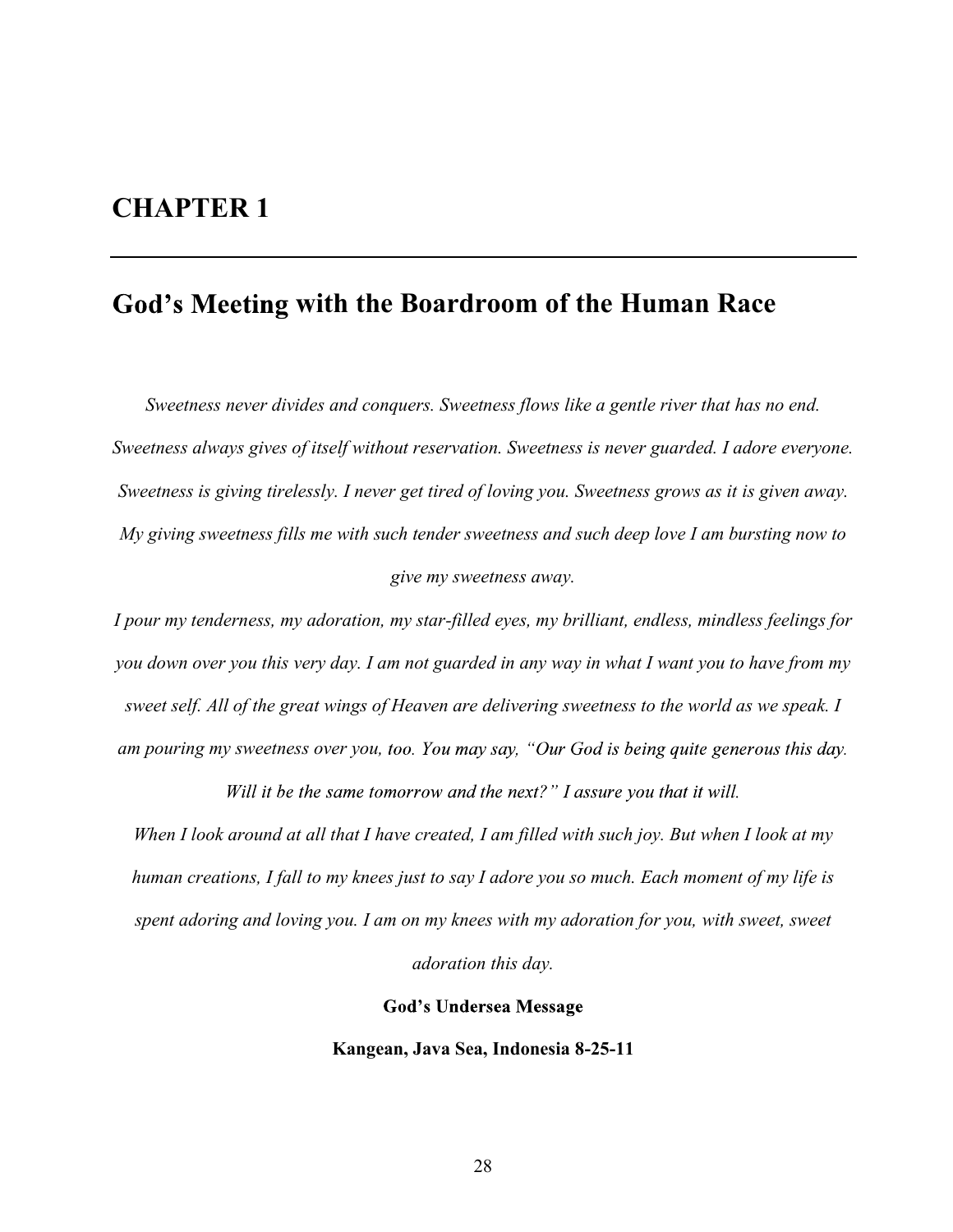So many thoughts are churning in my head this morning. It is early, and I want to leave this building soon. I'm wearing a business suit that I have not had on for a very long time. The decision between a red tie and blue tie has been excruciating. Should I wear cufflinks or just buttons? Am I lint-free? Are my shoes shined? So much to think about. But I want to present well, to be considered as significant a force in business as I am in other things.

 It is important for me to sell my product to a huge corporation called the human race. I am in a race for time. I'm looking in the mirror and would like to say, "Not too bad for an old, old man." But then I take a second look. I still seem a little shoddy; it is such work to present yourself. But I also know by watching astute businesspeople that they power-dress. So I am power-dressing today for a meeting with a great corporation called the human race.

I have put together such a good plan. I'm going to have my whiteboard and pass out papers to be examined. My heart is beating rapidly and I look at my watch to make sure that I am not late. My suit is a little tight and the shoes are squeezing my feet, not just slightly, but quite a bit. However, I will stop complaining now, get my briefcase, and head down the elevator to the first floor. I hope my transportation has arrived on time. Even though it's expensive, the cost is worth it to me. I do find myself getting lost at times when I wander around this world, so a driver and a car will take me to this business meeting.

My heart is racing. I am so excited, but I also feel despair. What if they do not want to buy what I have to sell? Have I wasted my time? Have I wasted my currency? Have I wasted my energy? What a dilemma. Why can't things just be simple? "Here's what I've got to sell, please buy it from me. Let's have a fair exchange. I will listen to you and you will read about me."<br>So, here I go. The driver is waving to me. I'm getting into my car very concerned that my

heart might beat right out of my chest. I believe my product is the best of its kind and want it to be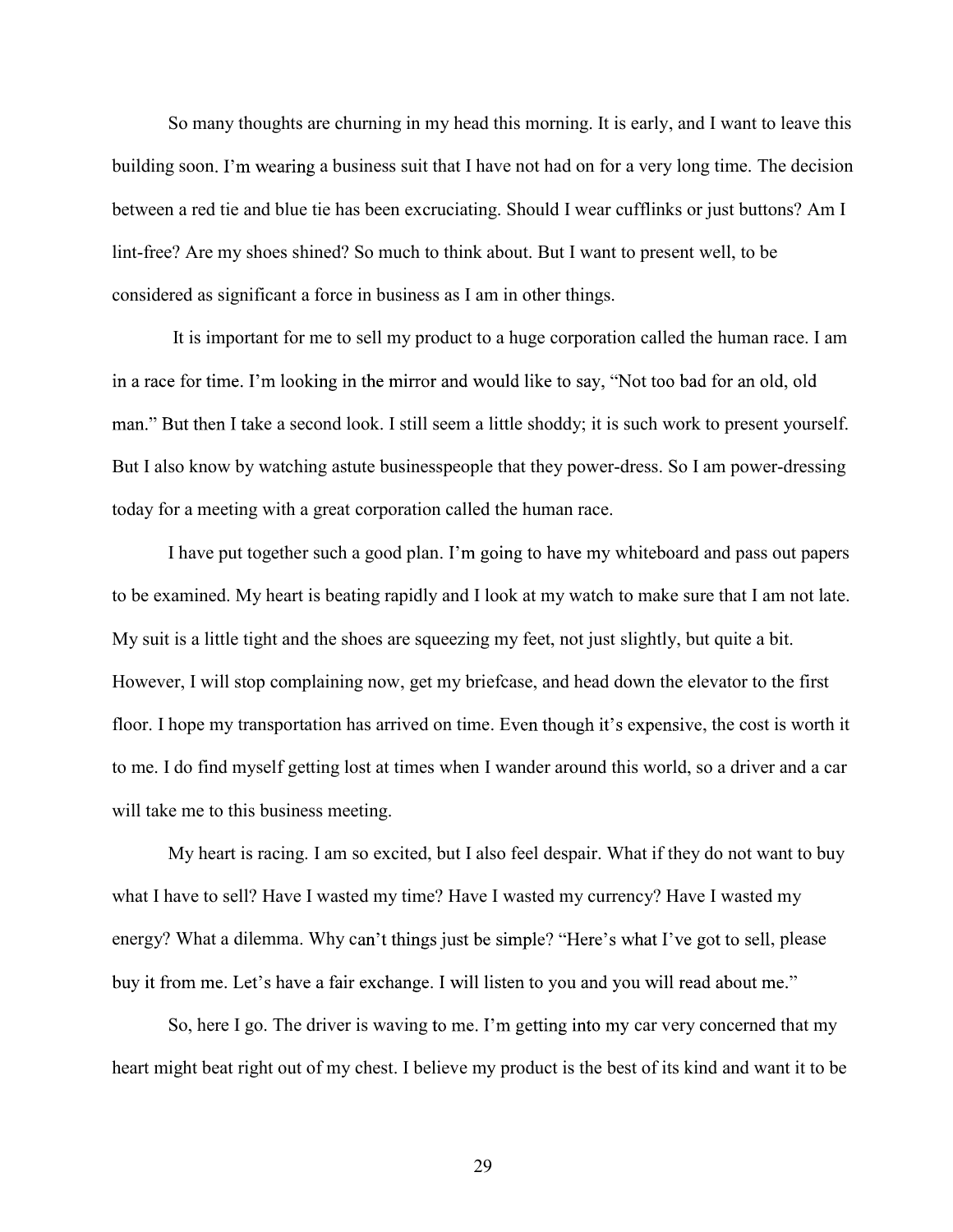on the market right away. It's not so much about my rewards, even though the rewards will be many. It's more about wanting people to know who I am and what I have to sell. I guess you could say that I'm putting my ego out there. I want to be famous. I want to be special. I want to be known, even if I am a little old and do not quite know how to dress. I still believe that my product is the best of its kind.

I'm tapping my driver on the shoulder. He's smiling at me. I guess he's had many, many businesspeople like me who don't want to be late. They have something to sell, so they want to make sure they're on time. He gives me the okay, thumbs-up, he is telling me he will make it and that I need to sit back and relax and stop twiddling my thumbs. So that is what I'm going to do.<br>We're speeding along now. This is such a wild and demanding place. There is such a wild

stirring of the human race. Everyone is buzzing by so fast that I have actually developed a headache. This is the most important meeting of my life. I hope I can pull it off. I think I still have a pretty sharp edge, but I'm not certain. I'm going to give it the good old college try—or should I say to them, the university try? I don't know. I'm so confused.

I wish the driver would speed up, but of course he can't because the traffic is so dense and it's everywhere. In some places where I have done business, it's a little simpler and even a rickshaw will do. In the midst of this great populace, this important business center of the world, I must stay quiet and accept their ways. It's difficult. When you have an ego like mine, you want everything to run your way. Over time I've learned that it doesn't work that way, so I might as well just sit back and relax.

Once again, I go over my spiel. Now I want to be real. I want to be personal. I want them to see an astute businessman with a magnificent product. The rewards and the returns will be awesome, they will see. Wow, I sure hope they'll listen to me and not just hope I will finish my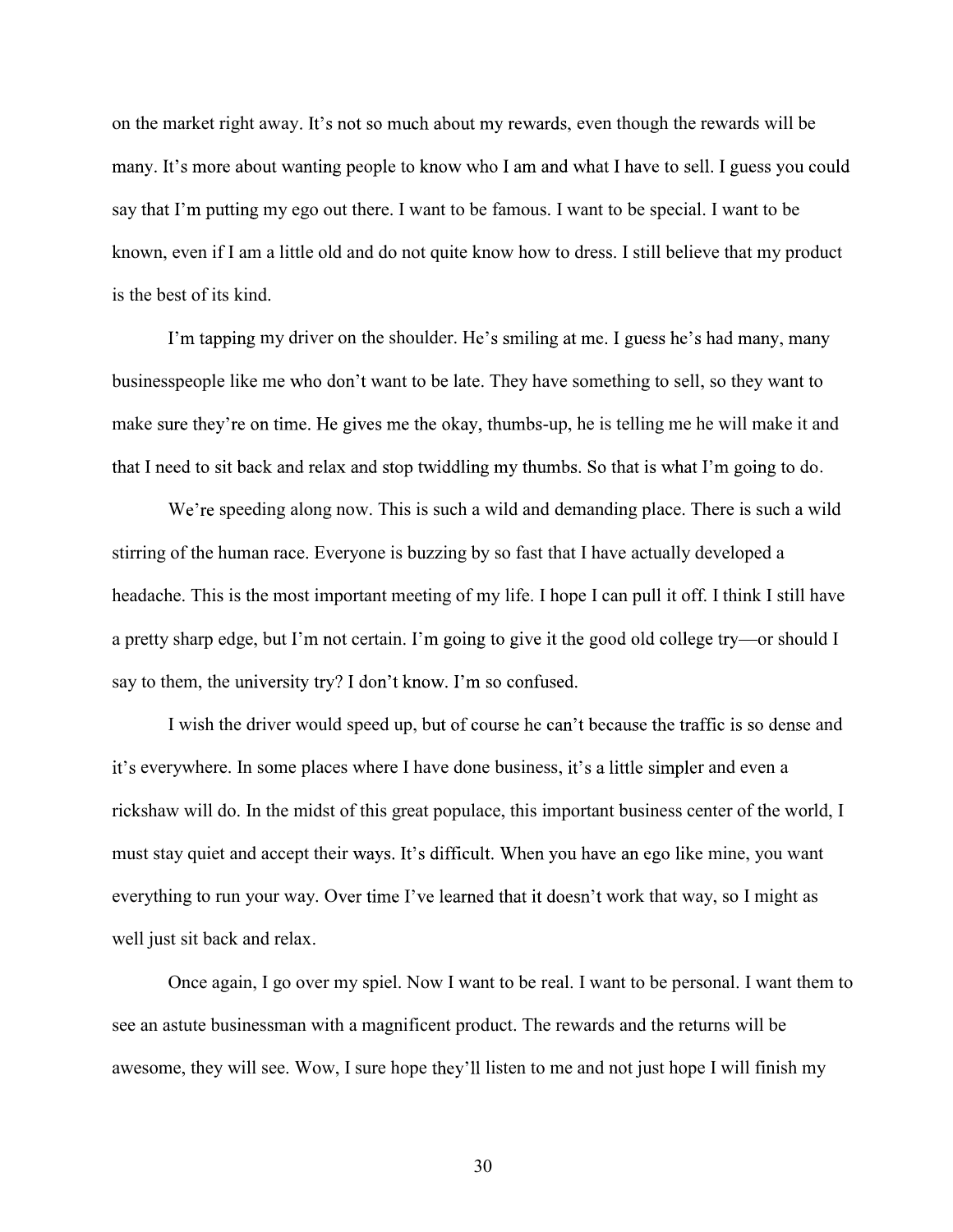presentation so they can bring someone else in. I have to take a risk. I have to take a chance. almost there. Wow, have I forgotten anything? Do I have my papers, my briefcase? Do I have my glasses? Am I ready to go? I think so. W

I will have to bend somewhat. I see that the world has their own minds. You cannot sell them something that's not real, something they do not want. If you do, it will always fail. They will throw your product in the trashcan and try something new. I've poured such an investment into this. I must appear to be "the businessman of the day." My product must be so brilliant and so thrilling and so moving that they will accept my offer and will help me in every way.

Here we go. I'm getting out of the car and I'm trembling. As I start walking the wrong way, my driver points me to the stairs. Then I must find the right elevator, push the right button, and arrive on time. I am a little early, and that's good.<br>There is such incredible movement here; the sidewalk seems to move with the pounding of

feet. And there is such rushing, such determination to get where they need to go. I admire that. I truly admire the determination to go do what you have to do. So I will be patient and allow people to go by or around me. But I'm determined to get up those steps and into that elevator. I will not be late. That would look sloppy and make it appear that I have nothing worthwhile to sell.

Here we go, here we go...oops! The elevator door closed before I could get on. It was packed full. Alright, I'm going to have to push in on the next one. There's a crowd behind me.<br>Wow, I hope I can get out when my floor comes. Then I close my eyes, take a deep breath, and say, "I will do this, I am determined. I will find a way to exit the elevator and enter the office of the human race."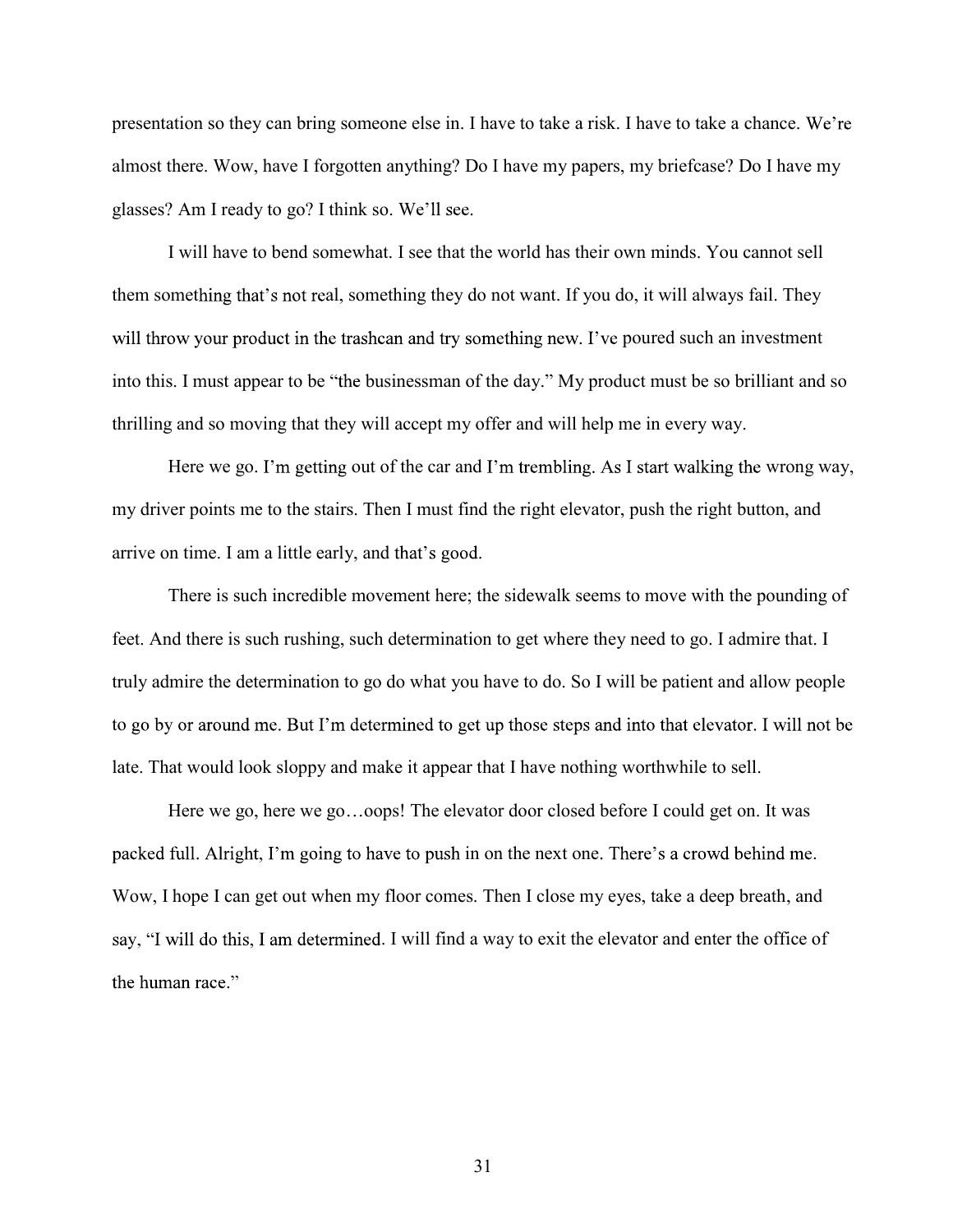My resources are quite good, I think. My watch is precise and my mind is settling down so that I do not appear to be a novice trying to throw something into the wind that will hit and make money for a while. I want to assure them that my product will last.

This is such a funny day. I feel excitement, I feel despair. My palms are sweaty and my heart's racing, but I feel at peace along with all of that. So get over it, move on, get out of this elevator. Do not push too hard but give them a nudge and ask softly, Would you mind moving and getting out of my way? No, maybe I'll ask, *Would you please move?* That's better, here I go.

"Would you please move? Thank you so much. Thank you, thank you for letting me out and letting me go. Good luck on your way up. Maybe I'll meet you on the way down." I don't know, here I go.

I'm going to sit in the reception room. I must be quite polite to the receptionist. Sometimes they rule the world of the office and they have their favorites, so I will step up and offer a great smile and ask, "How are you today? Can you please help me? I'm here for my presentation, and I believe I'm on time." And she says, "Take a seat, sir. I will call you when it's time for you. There are several ahead of you."

Wow, several? I thought I had an appointment. Well, I guess I don't. I hadn't counted on waiting. What will I do? I have everything put together. My package is perfect, I believe, but maybe I've missed something. Perhaps I have time to go over it. I don't know. If I take it out of my briefcase, will it fall apart on the floor? This is not something I counted on, waiting. Well, it's worth it because I am going to sell this product to the human race. I will sit quietly and think about the things that please me.

What pleases me the most is the thought of all of you. The thought that somehow what I have to give will make your dreams come true, and my dreams, too. Remember, I have an ego. I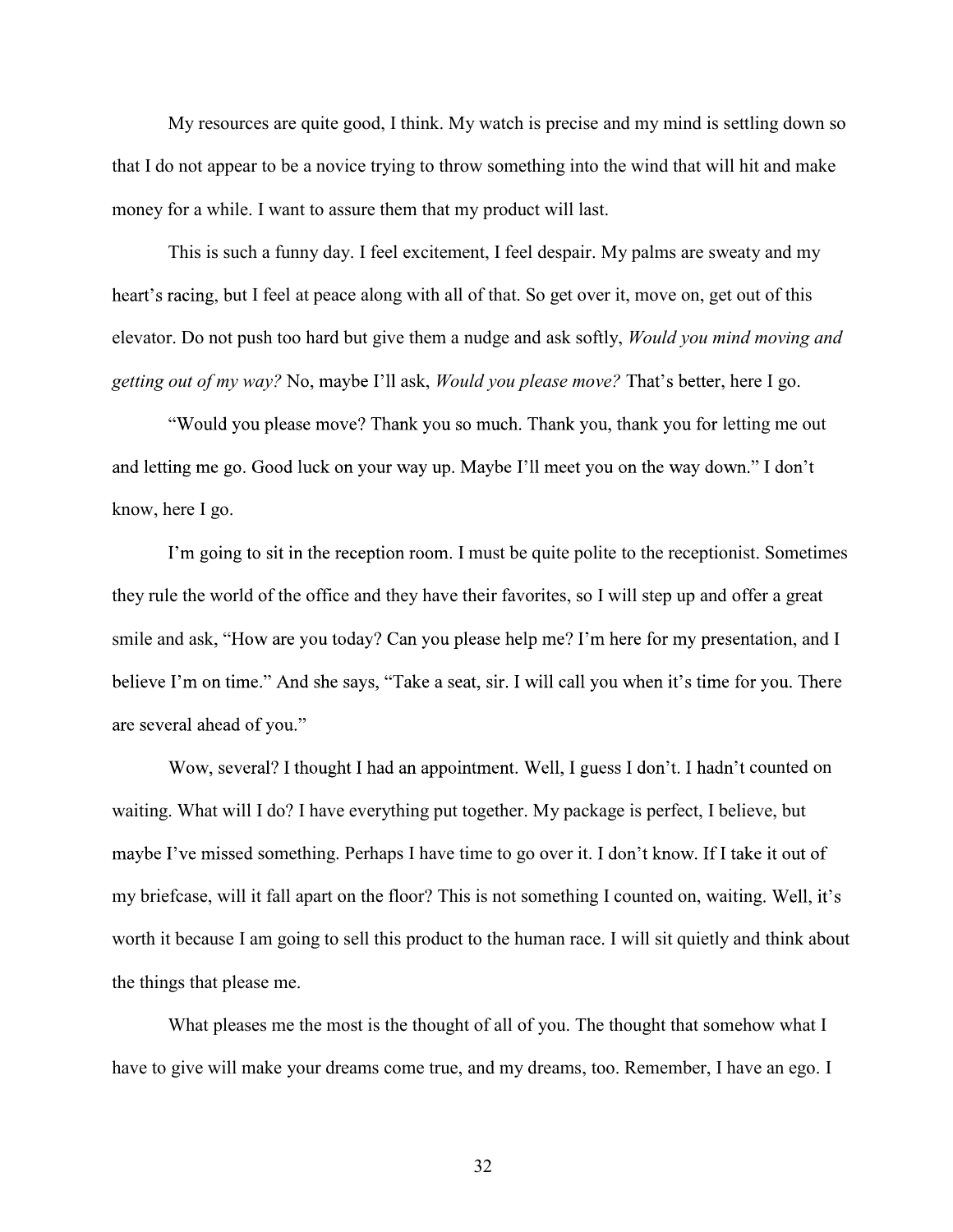want to be known as the dealmaker—the best dealmaker around—and for people to know that my product is sound.

Okay, here we go. I think she's calling my name. Stand up, walk straight, check your suit. Everything looks quite good to me, but then I'm looking with jaded eyes. I've always thought that I was special. Now I have to be a little timid.

Wow, here we are. I didn't know it was going to be such a big room, such a big desk, such a big table. Wow, can I do this? Can I sell my product? Can I? Much is at stake here: my reputation, my world that I have built in my own way. Much is at stake as I sell my product. Whew, I do feel a little hot. Perspiration pops out on my brow, but I will not falter. I understand what's at stake. What's at stake is the heart of the human race.

I thought perhaps one or two people would be there to ask about my product, but—this is a big worry for me—twelve people are sitting at this huge desk. I guess it's not a desk; it's more like a table. This is a conference room, I see. We're actually going to have a conference? I thought maybe only one or two would be interested, but twelve are listening to me. So here I go, letting them know I have something to sell. Wow, I hope it takes their breath away, and I hope I get my breath back as I begin to speak.

Ladies and gentlemen, I am here to present my product. It is an ancient product. It has been around a very long time. Until now, I have kept it a secret. I was not quite ready to let the world know that I have a Heaven Under the Sea.

Oh, they're all looking at me. Keep going, keep going. They seem a little startled. Maybe they think I'm crazy. But I know how to pitch, just watch me. Here I go.

Ladies and gentleman, what I have to sell is as old as time. It is an antique, actually, that I have kept covered because it is such a treasure. I wanted to reveal it at exactly the right time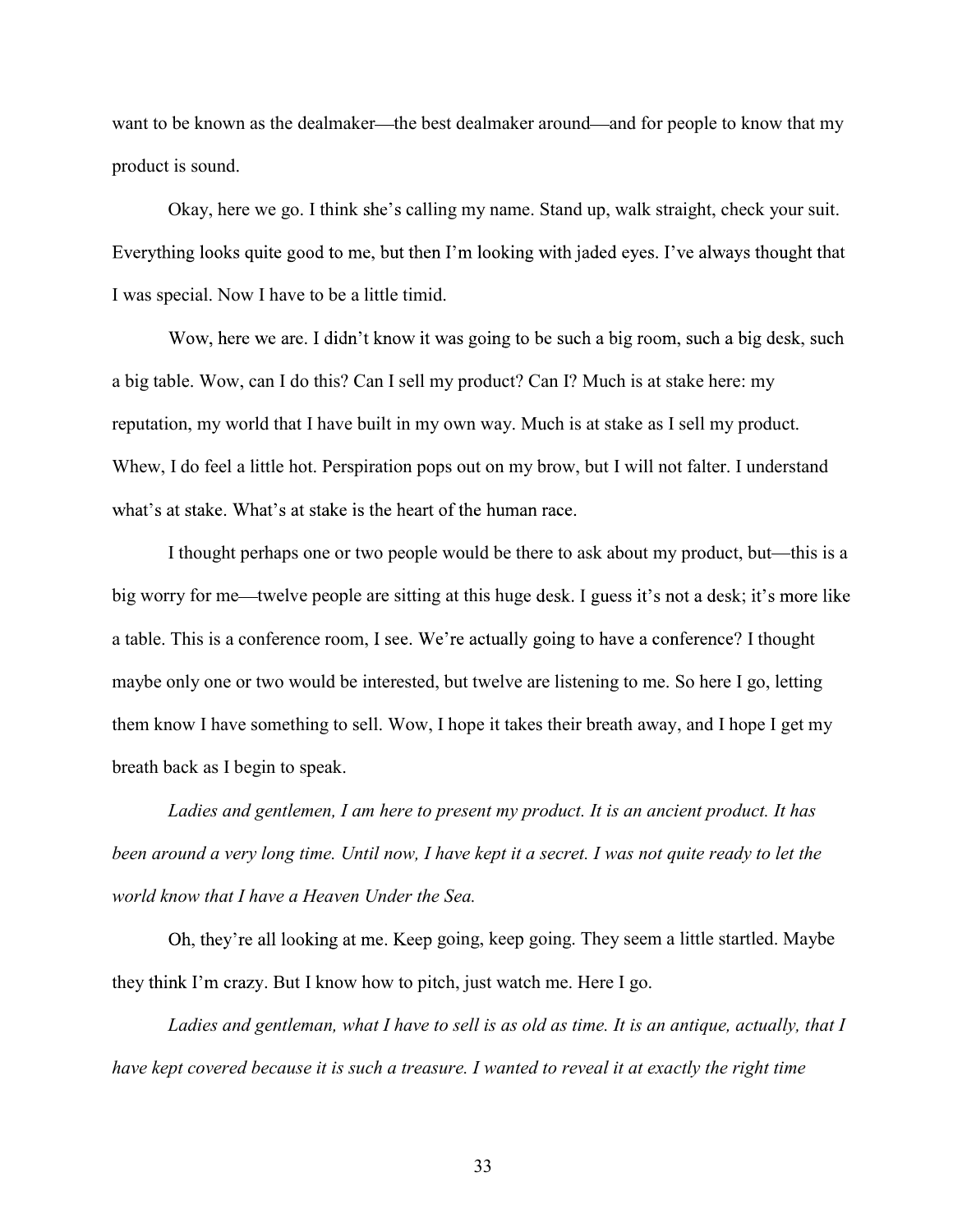because it is worth more than its weight in gold. It is worth all that you could possibly imagine or ever see..

What I am selling you today is my Heaven Under the Sea. I never thought I would put it up for sale, but I finally decided that I must. I cannot keep it to myself: the great seafloor, the wonders of the movements of the great eels and the great fish of the sea, the whales, the tides that ebb and flow, the great storms that cleanse every day.

This Heaven Under the Sea is perfection. So I hope you will give me a little time, and that you will understand what I have come to say. My Heaven Under the Sea...I am unwrapping it for the human race. I want them to understand that there is an electricity, there is a force, there is a sound, there is a music that flows under their oceans and their seas.

When humans go to the beach to play and stand on the shore and put their feet in the water, I want them to feel that something heavenly is going on. I want them to feel something wonderful and brilliant, something that appears quite real. When they look at the great waves moving back and forth, I hope they want to say, "I wish that my life could be cleansed each day by beautiful waves like the ones  $I$  see here."

A solitude comes over me when my humans put their feet in the water. I want them to feel a great presence come over them. I want them to feel that there is a depth to this ocean they do not know or understand, and maybe, maybe somehow, if they stand there long enough with the beautiful shells that wash up on the sand and listen quietly, some of what takes place in that deep place underneath the sea might become a part of the human race.

This Heaven runs deep, it runs long, it runs bold, it cleanses itself each day. There is nothing stagnant there, it is always fresh and new. Exploding with great energy, my Heaven Under the Sea, Tunashia is a great place to become immaculate if you are willing to try. It is a wondrous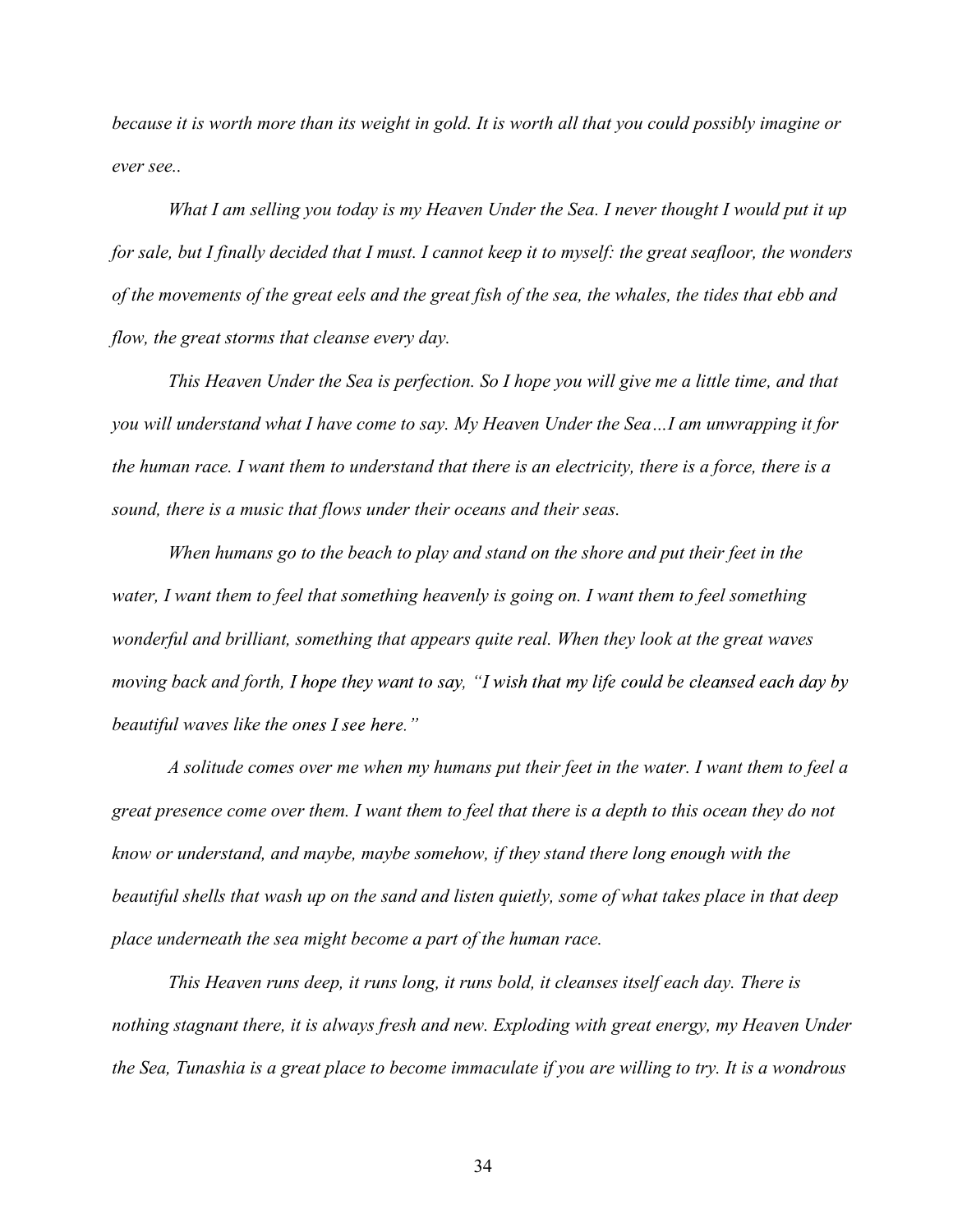place. Angels that are so rare live in caves of a brilliant hue. Beings of a different type and a different race live under my amazing sea. Some of them are covered with silver and gold, some of them fly in ships of light quite high over your land. They are filled with amazing tales and views of brilliant colored lights for you.

This Heaven Under the Sea contains what I believe the world needs at this time. Not just food, but a sense of security that this Heaven will always flow, it will always move, it will always feed you. This Heaven will take you where you need to go. It will protect you in every way.

If you enter into my sea and spend any time on a small boat, you will see the most magnificent stars, and lights, too. You will feel a beloved hand on your shoulder saying, "Look what I am giving you." What I am giving you is the deep, deep love inside me. It comes forth and springs forth, not just from my Heaven above, but from this deep, deep cavern, the sea. It is a Heaven beyond compare. Rare species of fishes and rare species of humans, not of your world, exist there. And they have a great message for you. That is why I am here today, to sell not just their message, but my message, too.

Living under the sea takes some work. Sometimes you have to be in the dark and find your way. Other times, a great brilliance of light allows you to see. But it is when you are in the dark that you feel what is inside of you and what is true.

Think about the gifts my sea has for you, brilliant beyond compare. When you travel on my sea, it can take you anywhere. If you want to travel the world and see the great wonders of the sea that mesmerize you, then know that every waterway is an opening to another waterway. Nothing is stagnant there, everything moves and flows. Because of my deep love for you, I want you to understand that this is how I want you to be—moving, be free, do not be afraid. Live like this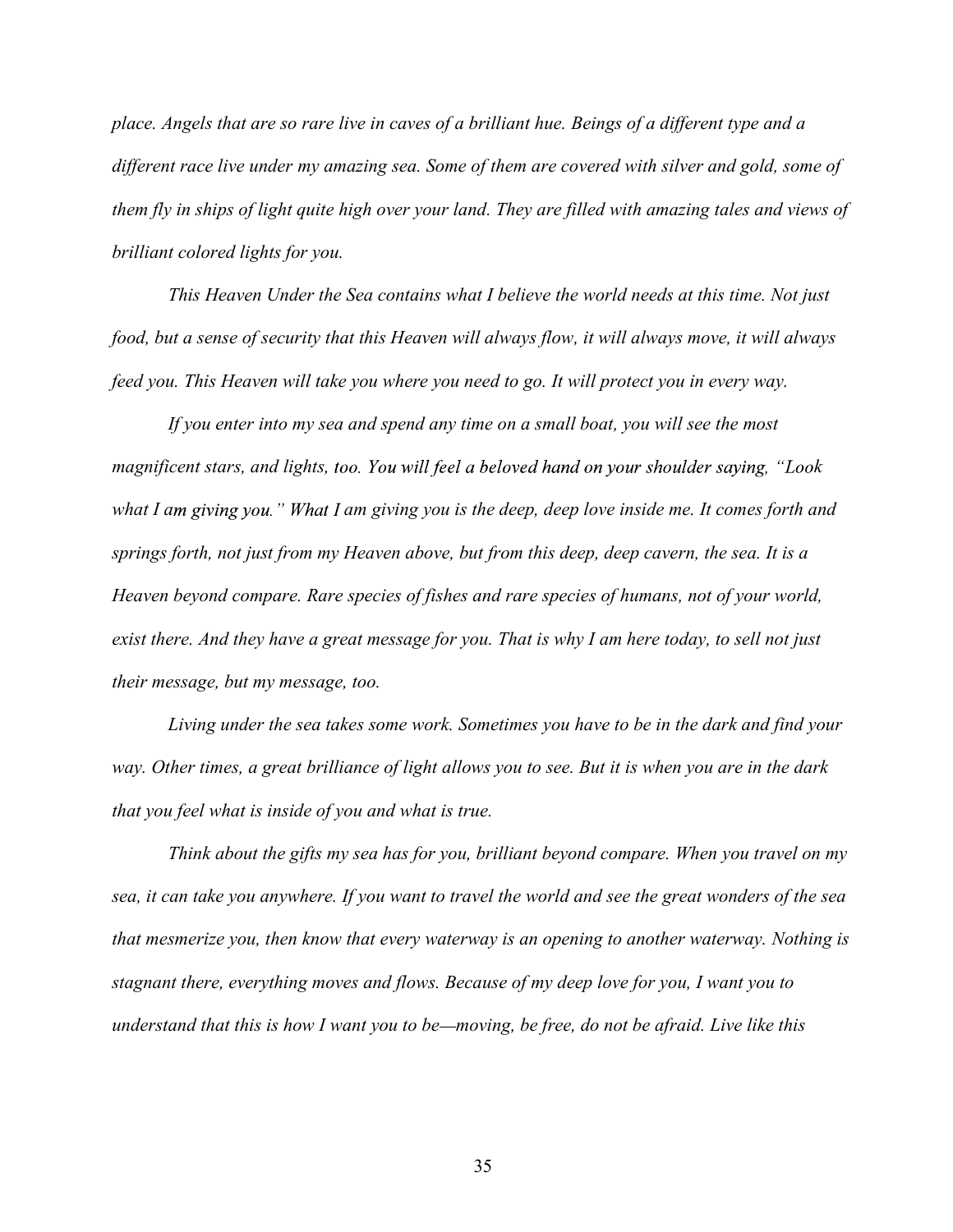Heaven Under the Sea. Be willing to seek out the symbols and reasons of existence that you do not know, and hear the messages they have for you.

If you travel to my sea and listen to what I have to say, you will discover a glory beyond compare. The product that I am selling this day is a deep love that comes from deep down in the sea. It is not just the love of your world and what you know. It is not just the love from the world of angels above and all of the millions of loved ones who have passed away who are still sending you their deep love in every way. It is a love so rare that it is beyond compare. It is a love that holds steady night and day. It is a love and a force like an electric magnet that charges you. A powerful love is being given to you.

This love comes from beings of light that live under the sea. That is where they get their food and their fuel. They want to say, "We are in love with you. You are the human race. You are brilliant beyond compare. You know how to love, you know how to cry, you know how to make babies, you know how to live, and you know how to die. We watch you, we love you, we protect you in every way."

So, my product is love. That is what I have come to say. A love beyond compare, a love that will unfold if you will allow it. I have asked for a film to be made so that you can see this great Heaven Under the Sea. It is compelling, it is true. There are lights that you can never see unless you travel to my sea. In these deep caverns, your amazing beings of light would love to speak to you.

I have asked that all of this be put into a book called The Sweet Life just for you. I want you to know that I love you so deeply, but I do not expect you to love me. It does not matter to me if you know exactly what I do or who I am or how I work. What matters to me in the utmost way is the love I have for you. This love cannot be taken away. It does not matter to me who you are, how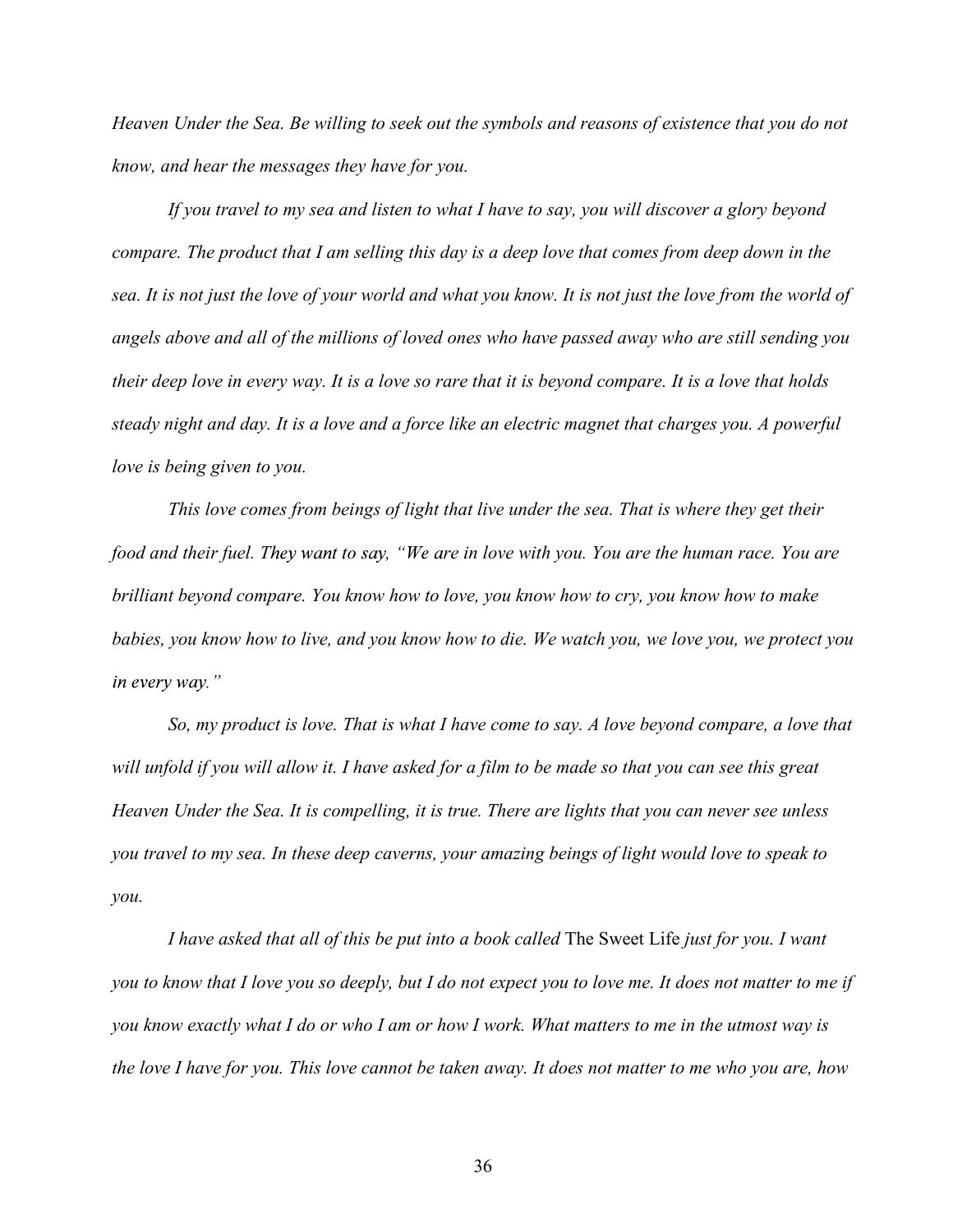you dress, what you say, or what you do. What matters to me is that you know in your heart how deeply I love you.

I have found that it is important to be very clear about what I am going to give. My desire to wake the human race to the idea that their precious world is unraveling caused difficulty. But as I have said, I called upon humans just like you to travel and build my beautiful circles around the world for you.

I called upon them to travel to the great Sea of Bali and explore the bottom of the sea and the voices and messages that come from that realm. All so humans can understand that there is a different way to live and a different way to be; to be more like my Underworld Sea. I might not be painting a perfect picture but I want you to know that the system of the ocean is very different than the system of your walking on the earth. They are separated.

The separation comes not so much from the geography or the topography; it comes from what is in your heart and how you want to be. My heart of the Heaven Under the Sea wants to live and love, not destroy, not to kill and not to turn in on itself and blow itself apart. I picked the Sea of Bali because the essence of that place is filled with the deep, deep love that flows through every grain of sand, every rock, every stone, and every shell.

I asked these human soldiers to find someone who knew how to photograph underwater and photograph my beautiful sea—the floor of the sea; the stones, the rocks, the fish, the plant life, and the colors, too. Being very determined, they found a beautiful photographer who agreed to travel with them to the Bali Sea, to dive deep and film this for them to see up close and personal, as you would say.

I was inspired to show you this beautiful sea that I consider to be heaven-like and heavenly. While someone was filming, I spoke about the love, the sweetness, the compatibility, the wonder of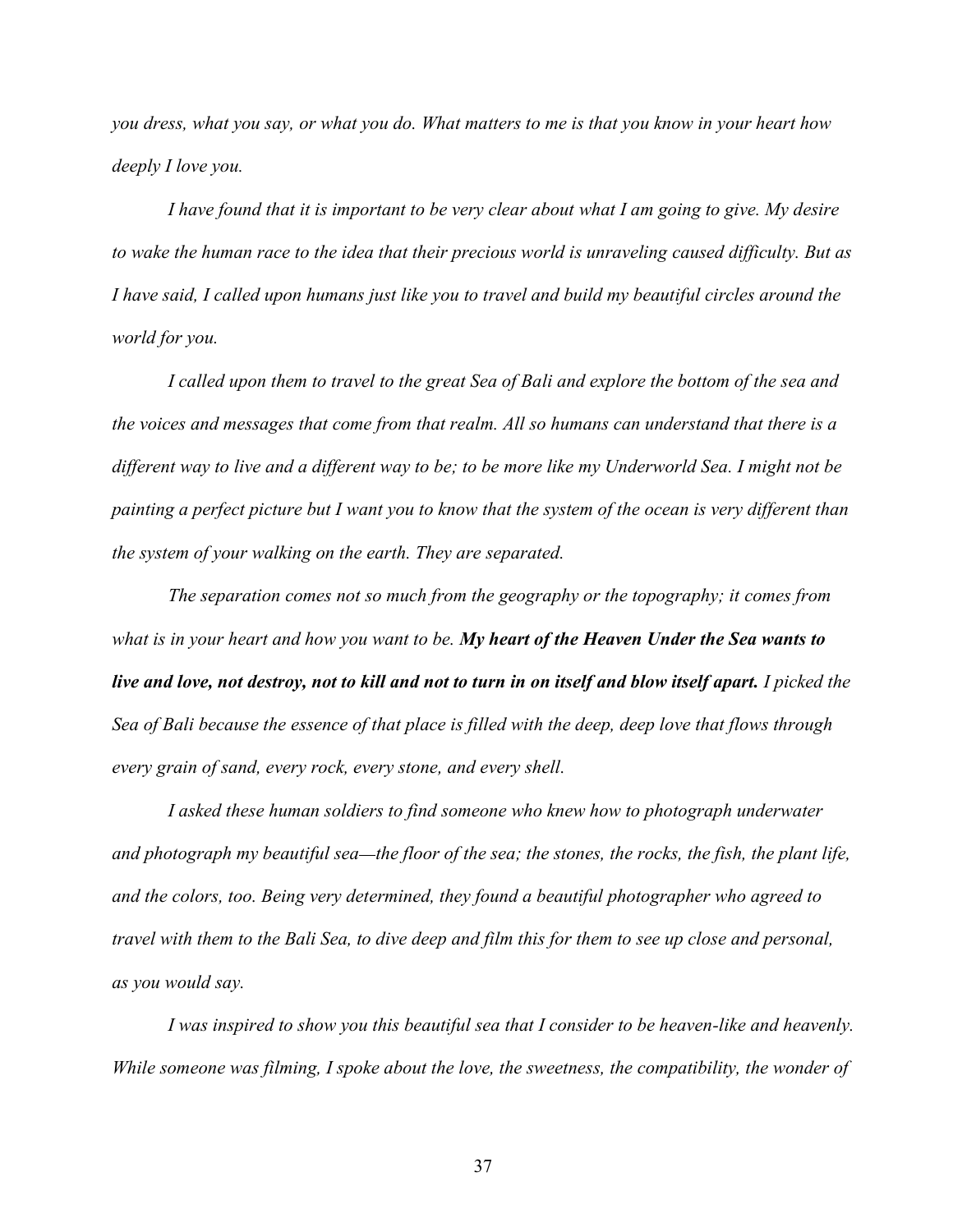my sea. There is a Heaven Under the Sea; the human voice that speaks for me will give you these sweet messages from my Heaven Under the Sea. If you like, you may call them God's Undersea Messages, which were photographed and recorded.

This is a journey of the heart—my heart, my soldiers' hearts, the photographer's heart, and those of the divers, too—to synchronize these pictures and films from Under the Sea with my voice explaining the sweetness and the love that exists in this place. I want so much for you, the human race, to have your world be like My Heaven Under the Sea. Your world can be a heaven, too.

If you are willing to read my story—I know I have taken up more than my time and that you have been very patient—I will show you how to sell this product. This love I have for you, and the love the great beings that inhabit the sea have for you, is a wondrous love beyond compare. We ask nothing from you but to listen to the story of The Sweet Life Under the Sea.

Well, my time is up. They're giving me the nod. I wonder what they think. Do they think I'm crazy and that I should be locked up somewhere? Or do I see a glimmer in their eyes that indicates may be they're interested in my Heaven Under the Sea where Beings of Light live and where their messages are delivered from? Well, I see a few glimmers. And I see a few people glancing at each other.

I've said all I've come to say. I know that I must thank them profusely, so I will. "Thank you, thank you, thank you, human race, for giving me time and for listening to me. I do hope my presentation has given you some thought. Goodbye now. Hopefully I will hear from you soon."

I might be God but I'm not Superman, so you can imagine how happy this day is for me. I don't even have to flag down my driver because he's flagging me. What a relief, what a relief that I don't have to figure out public transportation. So this cheery man is a gift for me. I do not actually have to be a Superman and figure it out on my own.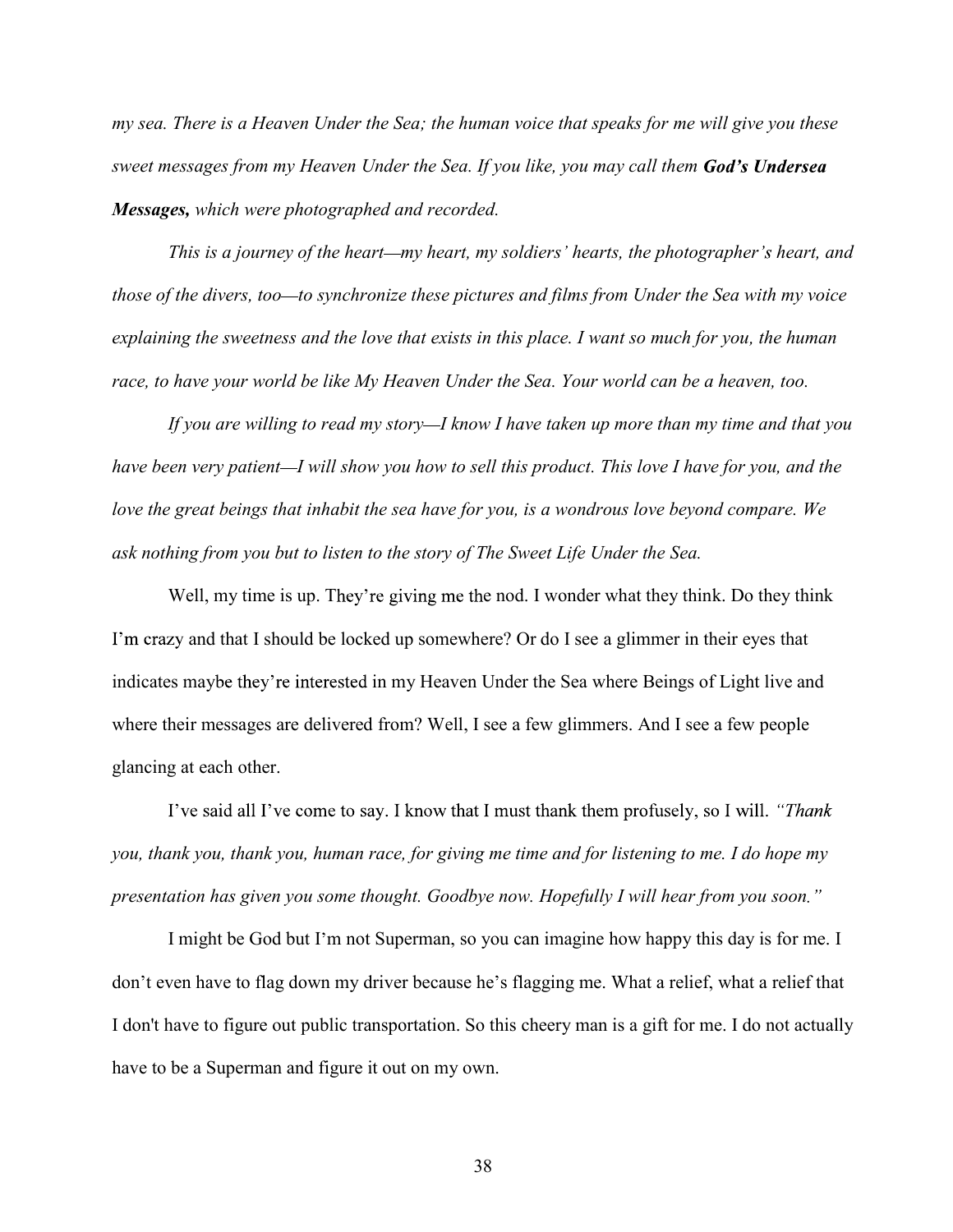Well, that was quite a good presentation, I believe. And I am so curious, of course, about each person in the room and who will give me their time or allow me to present more. It's been a long, long day, but I think I've accomplished a lot. Hopefully I have their attention. Now I'm on my way.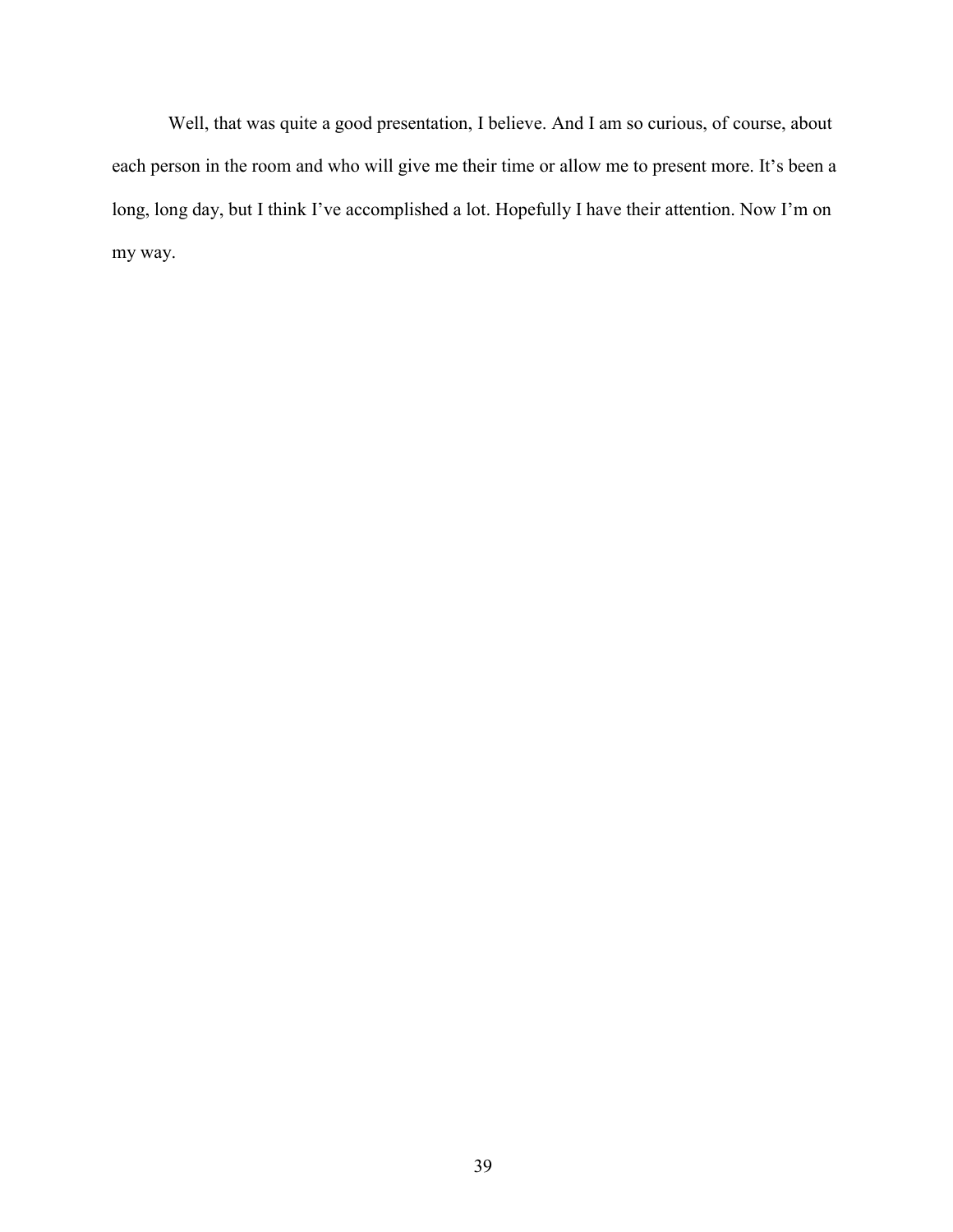#### **GOD'S UNDERSEA MESSAGE**

#### Java Sea, near Kangean, Indonesia 8-26-11

Spending time with you pleases me. When I watch you tie a pink bow in your hair, when I watch you powder your nose or shine your shoes before you go somewhere, I am so comforted by these small things. The fact that you know how to do these things pleases me. I would like to believe that I created that design, but if I am astonished at something you do, then I do not remember if I gave it to you.

In my own way, I want to say that I watch all of you. I watch all of you and all that you do whether your action is small, tiny, or as big as this ocean. My sweetness that I want to give to you is this: Somewhere deep inside of you is a place where you know what to do. And in that place, something like a small drum, not your heart, says, "This is something I must do."

This is the deep, sweet part of you. In that sweet place, I want to resonate with you. In resonating together we form a deep bond, a bond so rare and true that nothing in my world or your world can make it come unglued. This is the sweet side of you.

When you give someone your handkerchief when they say, "kachoo," when you decide out of the blue to give someone a present that costs more than you have in your pocket and you do it anyway, what you are capable of doing with your own sweetness astonishes me. It is so rare and true that the sweet part of each and every one of you already exists.

In knowing that, I want you to see the great flora and fauna of this sea, the comings and goings of the beautiful ocean floor, all of the rocks and stones that sit down upon the sea of my Heaven, all of the creatures that are hungry and fast and quick and that will eat another fish to stay alive, and the excrements of that fish will feed another fish food for its newborn young.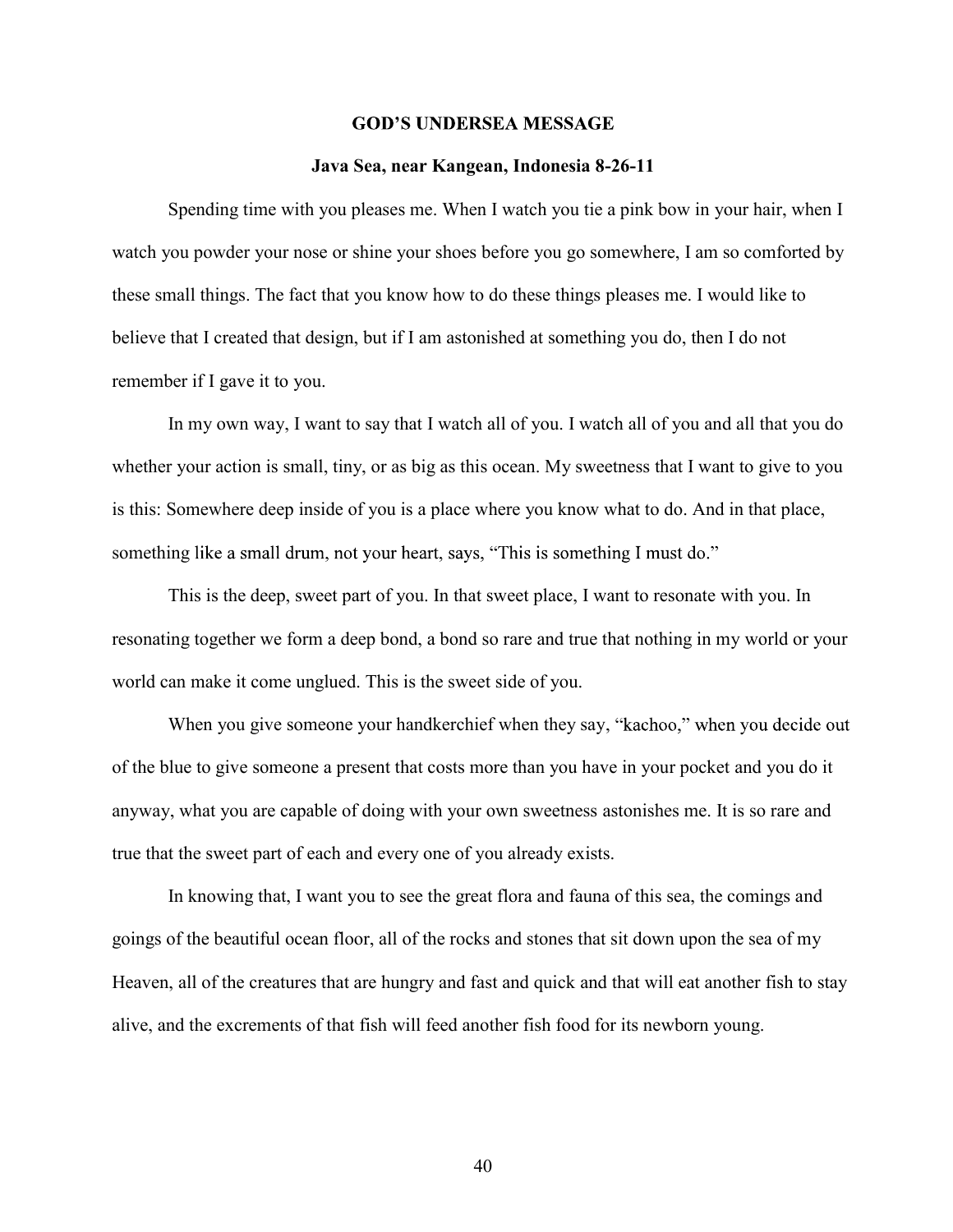You all know of this world under the sea. You all know it is a world of giving and giving, and giving and giving, and taking and taking, too. I want you to understand that the sweetness you already have inside of you—that sweet, sweet place when you say, "Here, let me do that for you"—and the part that allows your toddler to walk with their shoes untied until they figure it out themselves—takes much patience. But it is a sweet gift you are giving away. The mother who milks her baby at her breast, the father who goes out to work each day...that is a sweet, sweet, sweet gift that you give away.

Think about this long and hard. I want you to hear my words so that you understand the sweetness is not up here (in the head), it is not down here (in the heart); it is inside of you. And you are already giving sweetness away. Because I adore you, I want you to let me give to you. Let me give you sweetness. Let me give you something to drink. Let me give you food for your table. Let me give you the thought that this world is a world of such sweetness that it does not bother you to give some away.

Each time you give a piece of sweetness away, you are giving a piece of yourself. And I promise you now and I want you to believe me when you give away one part of your sweet self, I immediately fill it with more sweetness. The sweetness has an ability to grow. I want to feed it to you, so that others treat you more sweetly and you treat others sweetly, too.

I am not a being, a God, a wrathful God sitting up on my throne. I am always with you when you have your parades. I cannot stay away. I am in awe when you ride a merry-go-round. I am in awe when you throw snowballs at each other and you laugh and play. I am in awe of your world and the great sweetness inside of you. My children, I just ask, give more of that part of you away. And as you do, the promise I make is that you will become sweeter and sweeter and have more to give away.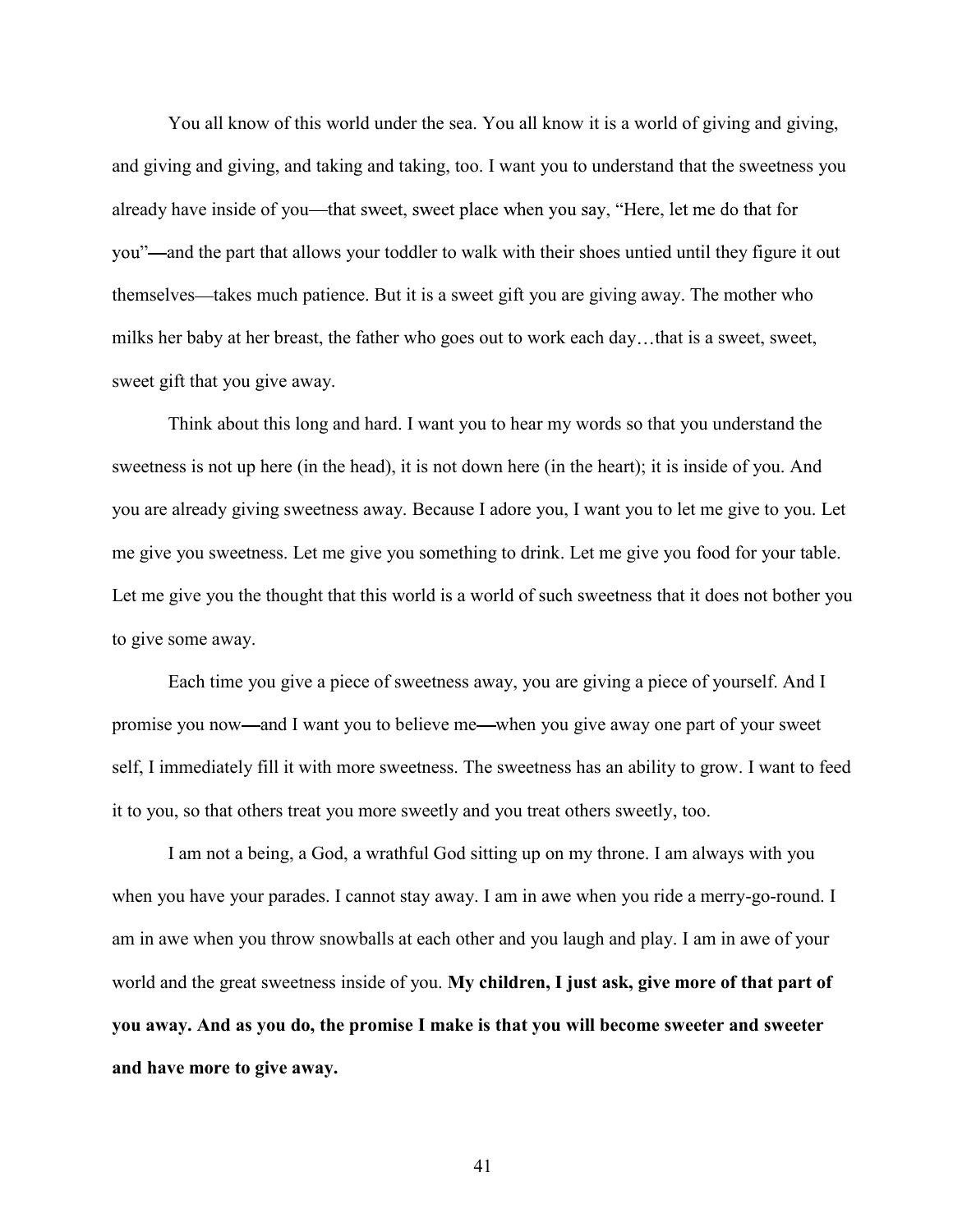It is a truth that I have pondered and watched in many, many, many of you: when you give something away, something turns around and gives you sweetness, too. It is all built in, so I want to find a way to impress upon this world in a movie theatre with my voice speaking out loud: Give away your sweetness. You will find, like me, that the more you give sweetness away, the more sweetness comes back to you. You will not be able to keep sweetness away. It will follow you.

I have so much to give you now that I have to bring it out into the world and give it away, beginning with you. The sweet words, *I adore you night and day. Adore* means that I see you up close, and you are lacking in nothing for me. I adore every speck of your hair, every nail on your fingers. I adore your eyes, no matter what color they might be. I love the touch of your skin, the shape of your toes. I love every part of you. Adore means I do not find you lacking in any way.

I am your God and in your Heaven, and I have brought you to this sweet world where you are going to find more sweetness given to you. And I am on my knees asking you: the words that these great celestial beings give to you will be words you can give away. And you will find that your sweetness grows and like me, you will not be able to contain it. You will have to let it go.

I adore you. I adore you. You are my perfection that I see, and I look and there is nothing wrong. I adore you. Listen to the message of this day and know that you can give it away. And in that moment when you do, you will feel me delivering more sweetness to you.

Your God for this day.